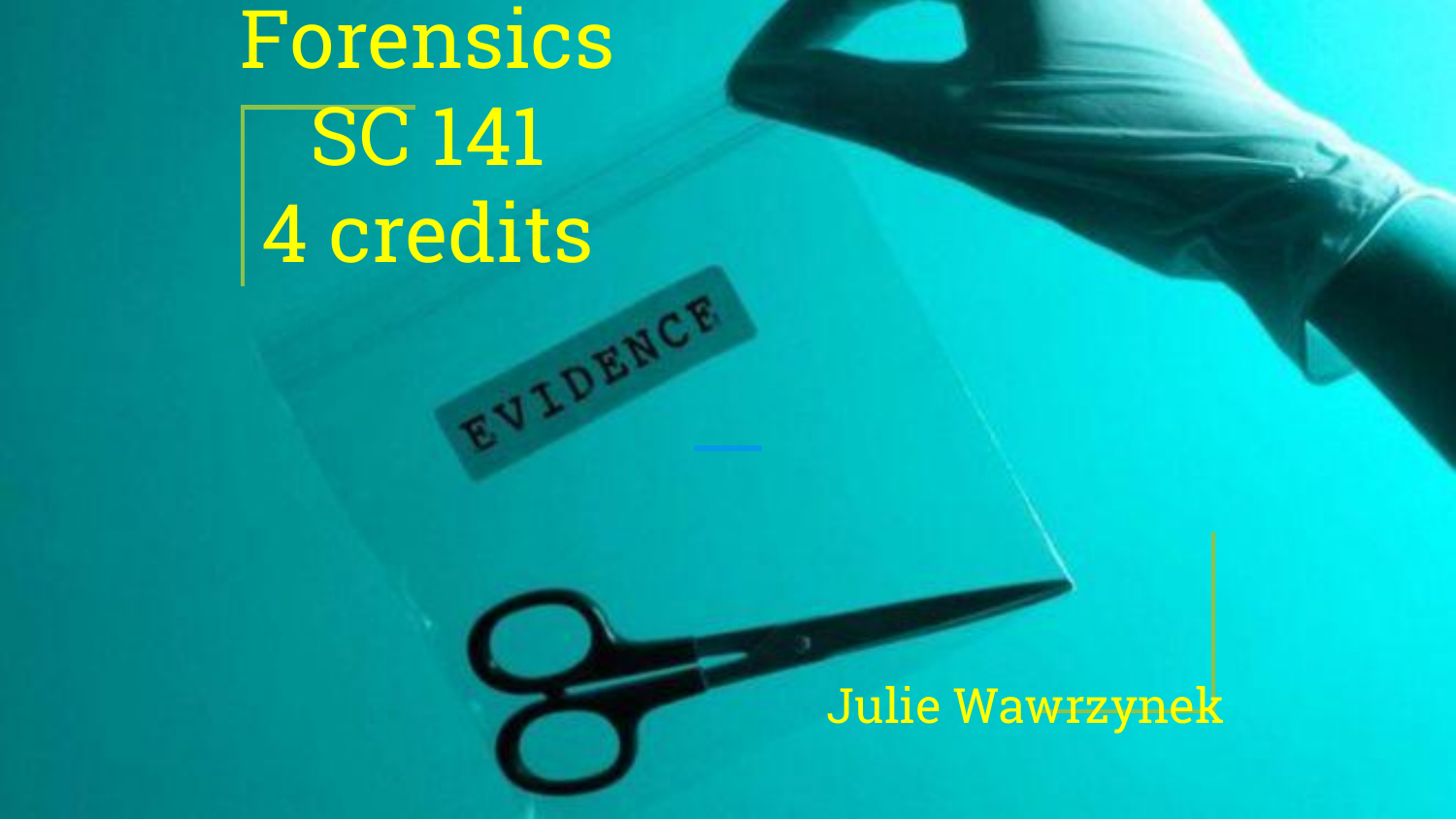#### **Topics**

- Introduction to Forensic Science
- The Crime Scene
- Physical Evidence
- Glass and Soil
- Organic and Inorganic Analysis
- Microscope Techniques
- Paint Analysis
- Hair Analysis
- Drugs and Poisons
- **•** Serology
- Fingerprint Analysis
- DNA Analysis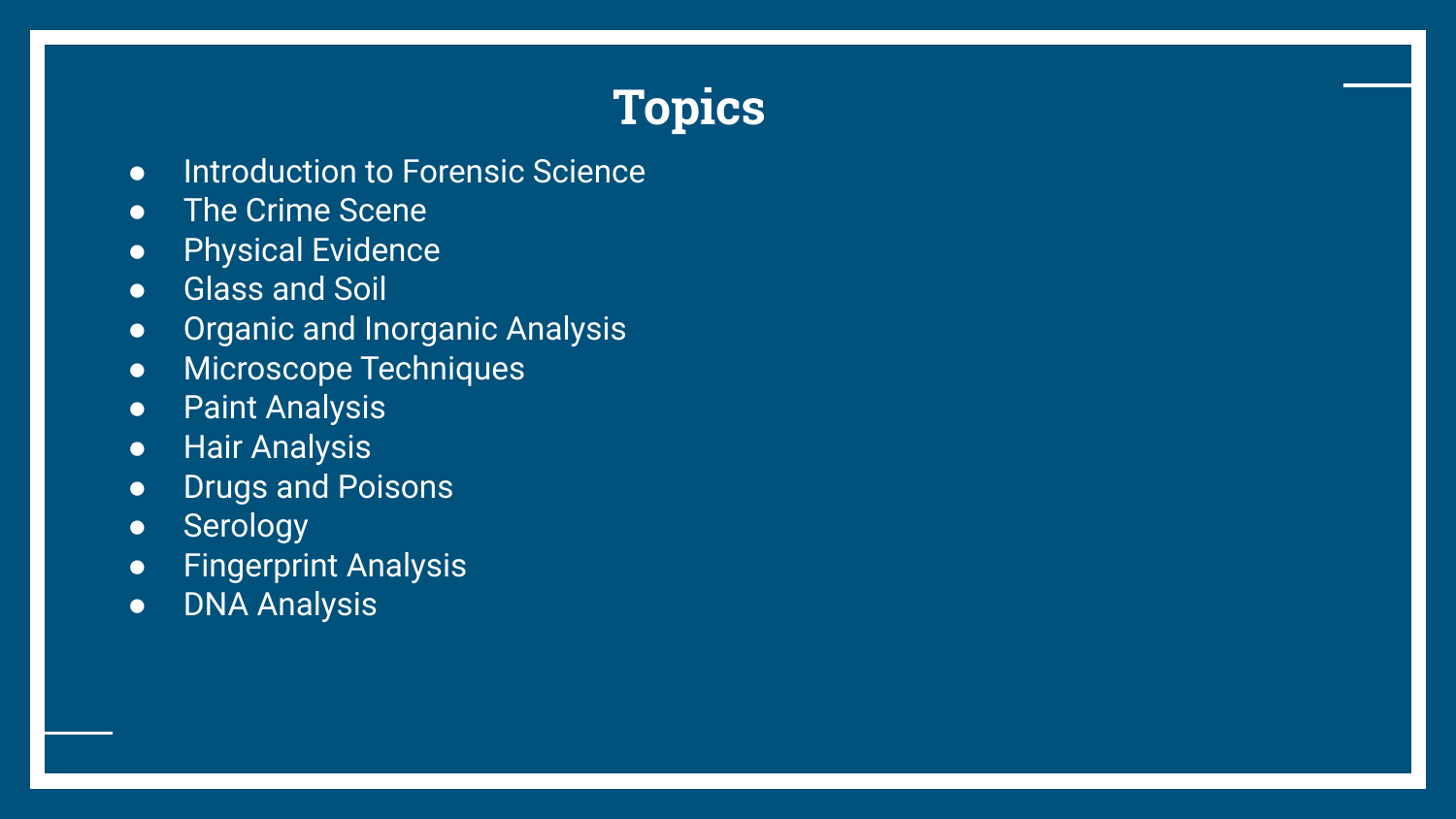## Grading

*Your course grade will be determined using the following formula:*

| <b>Lecture</b>                     |     |
|------------------------------------|-----|
| <b>Tests and projects</b>          | 50% |
| <b>Participation and homework</b>  | 10% |
| Subtotal                           | 60% |
|                                    |     |
| <b>Laboratory</b>                  |     |
| <b>Formal Laboratory write-ups</b> | 15% |
| Informal laboratory write- ups     | 5%  |
| Laboratory quizzes                 | 20% |
| <b>Subtotal</b>                    | 40% |
|                                    |     |

The standard college grading schedule will apply, and all grades will be on a percentage basis. The instructor interprets letter grades as follows:

| $A =$                                                                                                                                                                                                                                                                                                                                                                                                                                                                                                        | $93 - 100$ |
|--------------------------------------------------------------------------------------------------------------------------------------------------------------------------------------------------------------------------------------------------------------------------------------------------------------------------------------------------------------------------------------------------------------------------------------------------------------------------------------------------------------|------------|
| $B =$                                                                                                                                                                                                                                                                                                                                                                                                                                                                                                        | $90 - 92$  |
| B+ =                                                                                                                                                                                                                                                                                                                                                                                                                                                                                                         | 87 - 89    |
| B=_                                                                                                                                                                                                                                                                                                                                                                                                                                                                                                          | $83 - 86$  |
| B- =                                                                                                                                                                                                                                                                                                                                                                                                                                                                                                         | $80 - 82$  |
| C+ =                                                                                                                                                                                                                                                                                                                                                                                                                                                                                                         | 77 - 79    |
| $\mathbf{C}=% \begin{bmatrix} \omega_{11} & \omega_{12} & \omega_{11}% \end{bmatrix}% \begin{bmatrix} \omega_{11} & \omega_{12} & \omega_{12}% \end{bmatrix}% \begin{bmatrix} \omega_{11} & \omega_{12} & \omega_{12}% \end{bmatrix}% \begin{bmatrix} \omega_{12} & \omega_{12} & \omega_{12}% \end{bmatrix}% \begin{bmatrix} \omega_{11} & \omega_{12} & \omega_{12}% \end{bmatrix}% \begin{bmatrix} \omega_{12} & \omega_{12} & \omega_{12}% \end{bmatrix}% \begin{bmatrix} \omega_{11} & \omega_{12} & \$ | $73 - 76$  |
| C- =                                                                                                                                                                                                                                                                                                                                                                                                                                                                                                         | 70 - 72    |
| $D =$                                                                                                                                                                                                                                                                                                                                                                                                                                                                                                        | $60 - 69$  |
| F =                                                                                                                                                                                                                                                                                                                                                                                                                                                                                                          | $0 - 59$   |

**TOTAL 100%**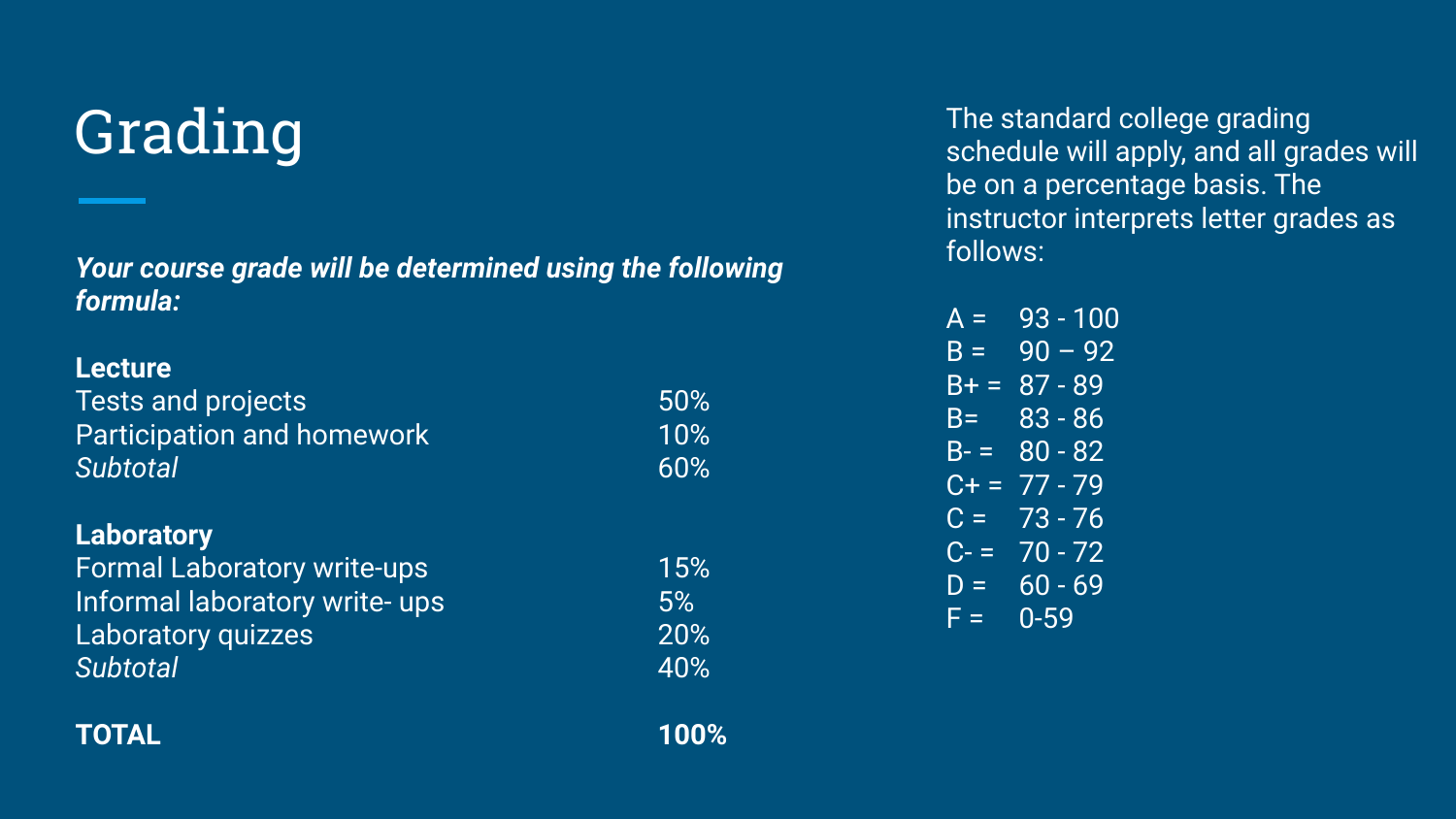## Forensics Examination

The final exam will be administered in May as per the CGCC schedule. The final exam has two sections — multiple choice and lab practical

**Section I: Multiple Choice** | Approx. 50 Questions | 45 minutes | 50% of Final Exam Score

**Section II: Laboratory Practical** Complete 20 out of 25 stations | 45 minutes | 50% of Final Exam Score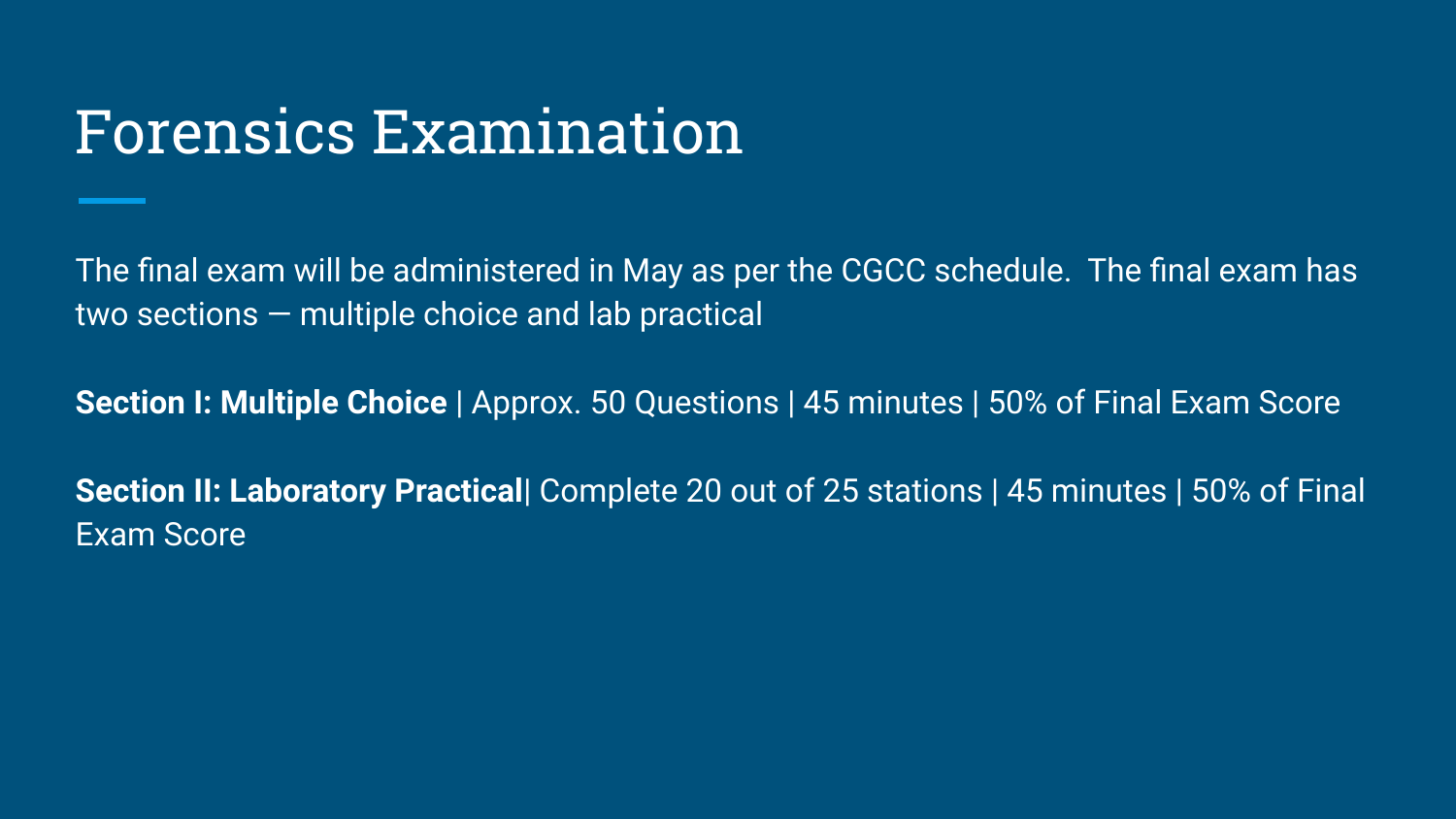# Summer Assignment

There are no summer assignments for **Forensics** 

Students taking the course for college credit MUST be registered for a lecture (every day) AND a lab period (every other day)